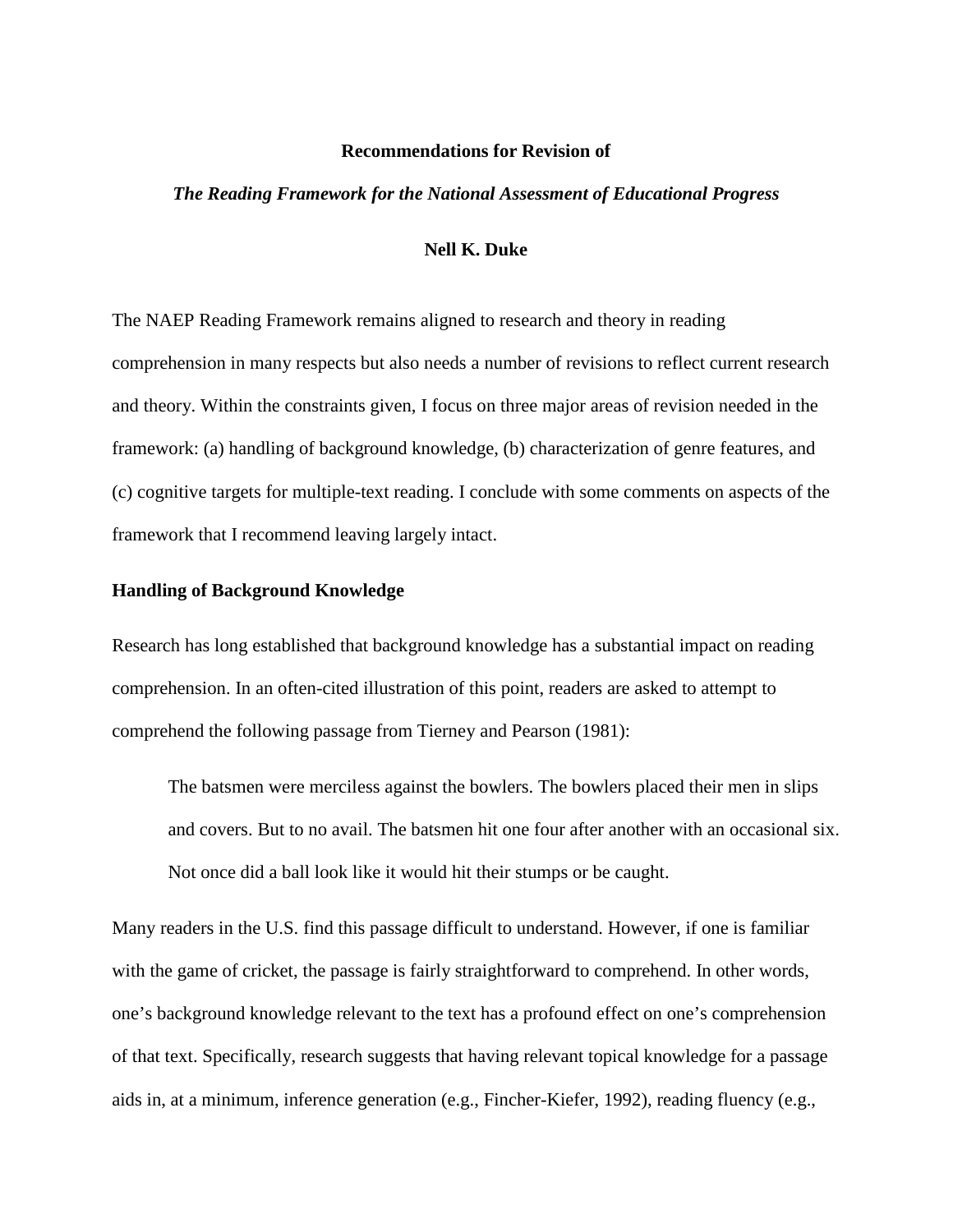Priebe, Keenan, & Miller, 2012), processing vocabulary (e.g., Elleman, Lindo, Morphy, & Compton, 2009), the ability to manage unfamiliar vocabulary (e.g., Kaefer, Neuman, & Pinkham, 2015), and the capacity to establish a greater degree of coherence with a text (e.g., McNamara & Kintsch, 1996). In fact, research suggests that having strong background knowledge relevant to the topic of a text may even compensate for relatively low overall reading skills (Recht & Leslie, 1988).

Given these and other research findings, we can assume that the background knowledge assumed by NAEP passages, and the relationship of that assumed knowledge to students' actual background knowledge, will have considerable impact on students' reading comprehension. Yet students—including students who are otherwise comparable in their reading ability—will bring very different types and degrees of background knowledge to NAEP reading. The NAEP framework acknowledges this, stating, "The background knowledge that students bring to the NAEP Reading Assessment differs widely. To accommodate these differences, passages will span diverse areas and topics . . ." (pp. 3-4).

Unfortunately, including passages that span diverse areas and topics does not fully address the background knowledge problem. Some readers are likely to have less background knowledge across many different areas and topics and fewer opportunities in their home contexts to develop this breadth of knowledge. More importantly, the span of areas and topics currently employed in NAEP is not predictable in such a way that we could systematically equip students at school with the background knowledge that the passages or the questions<sup>[1](#page-1-0)</sup> assume. Fortunately, since the last

<span id="page-1-0"></span><sup>1</sup> Questions may also require background knowledge beyond that we mean to test when we test "reading." For example, in a released item from fourth-grade NAEP, students read an informational article about the blue crab and then are asked the following question: "The growth of a blue crab larva into a full-grown blue crab is most like the development of A) a human baby into a teenager B) an egg into a chicken C) a tadpole into a frog D) a seed into a tree. The answer to this question is not explicitly stated in the text. The correct answer to this question is not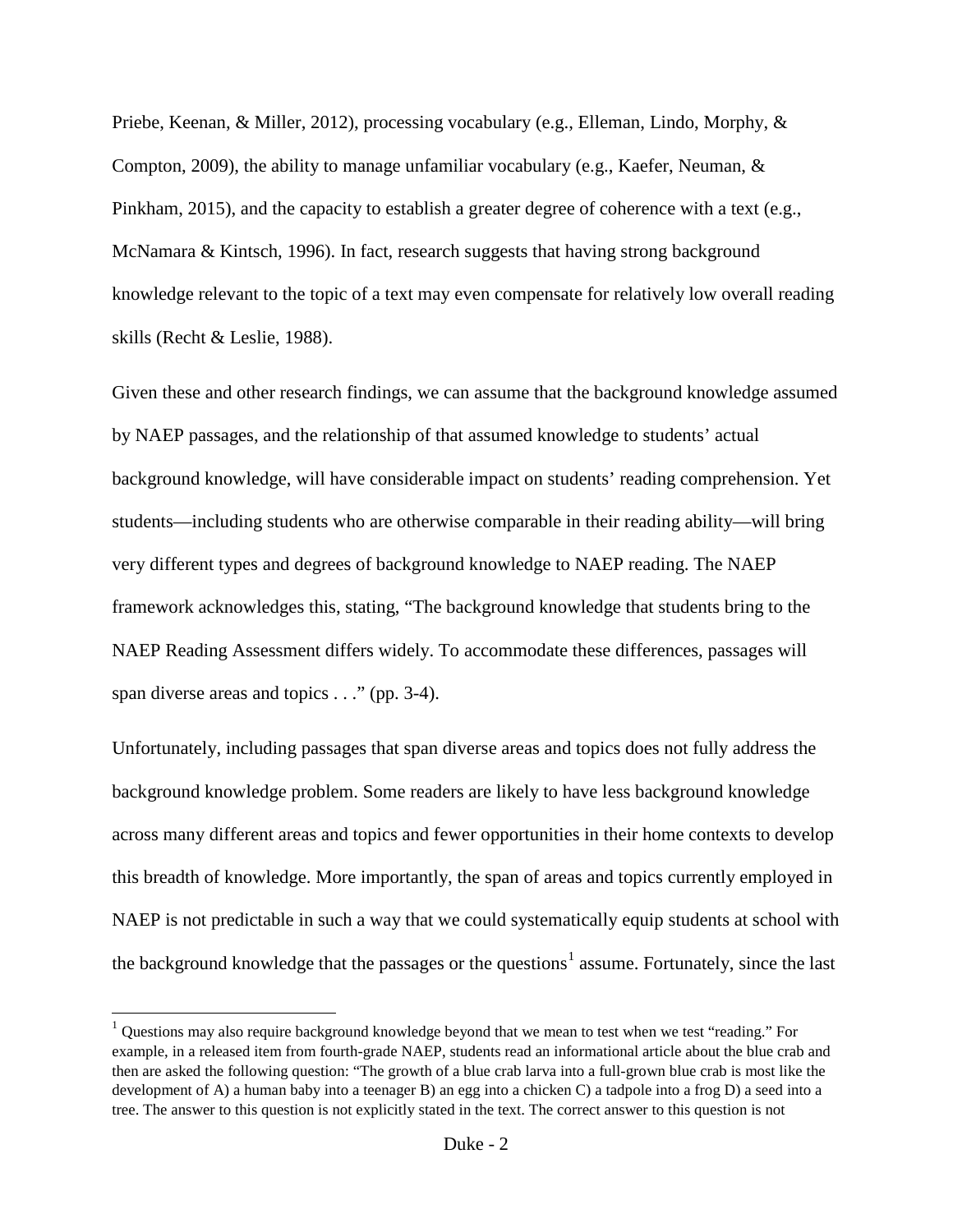major revision of the NAEP framework, a solution to this problem has emerged. It is increasingly the case that science and social studies standards are highly similar or the same across states. Specifically, most U.S. states now employ some variation of the Next Generation Science Standards (NGSS) and a growing number are aligning their social studies standards with the College, Career, and Civic Life (C3) Framework for Social Studies State Standards. Selecting and, as needed, constructing NAEP passages such that the knowledge they assume is largely captured in one of these two documents would have the benefit of helping to level the playing field for NAEP test takers by creating a situation in which background knowledge assumed by NAEP passages is specified and can be taught to all students in a school context, rather than hoping that students have developed that knowledge at home or incidentally. In addition, communicating widely to the field that knowledge assumed by NAEP reading passages is articulated in these national science and social studies standards documents may incentivize more attention to science and social studies in the primary grades, in which they are largely neglected (e.g., Dorph, Shields, Tiffany-Morales, Hartry, McCaffrey, 2011, Heafner & Fitchett, 2012).

Some may argue that NAEP reading is a *reading* test and thus shouldn't rely on science and social studies content knowledge, but all written texts rely on background knowledge. The question is the degree to which that background knowledge is codified and systematically developed in students; our best chance for that lies in drawing heavily on national science and social studies documents.

 $\overline{\phantom{a}}$ 

explicitly stated in the text. In order to answer it correctly, readers need to understand not only the life cycle of the blue crab, which is explained in the article, but also the life cycles of humans, chickens, tadpoles, and trees. In a revised NAEP Framework, there would be a call to ensure that the science and social studies experts vet the items as well as passages to ensure alignment to what is likely to be taught in high-quality implementation of instruction aligned with the NGSS and C3 Framework.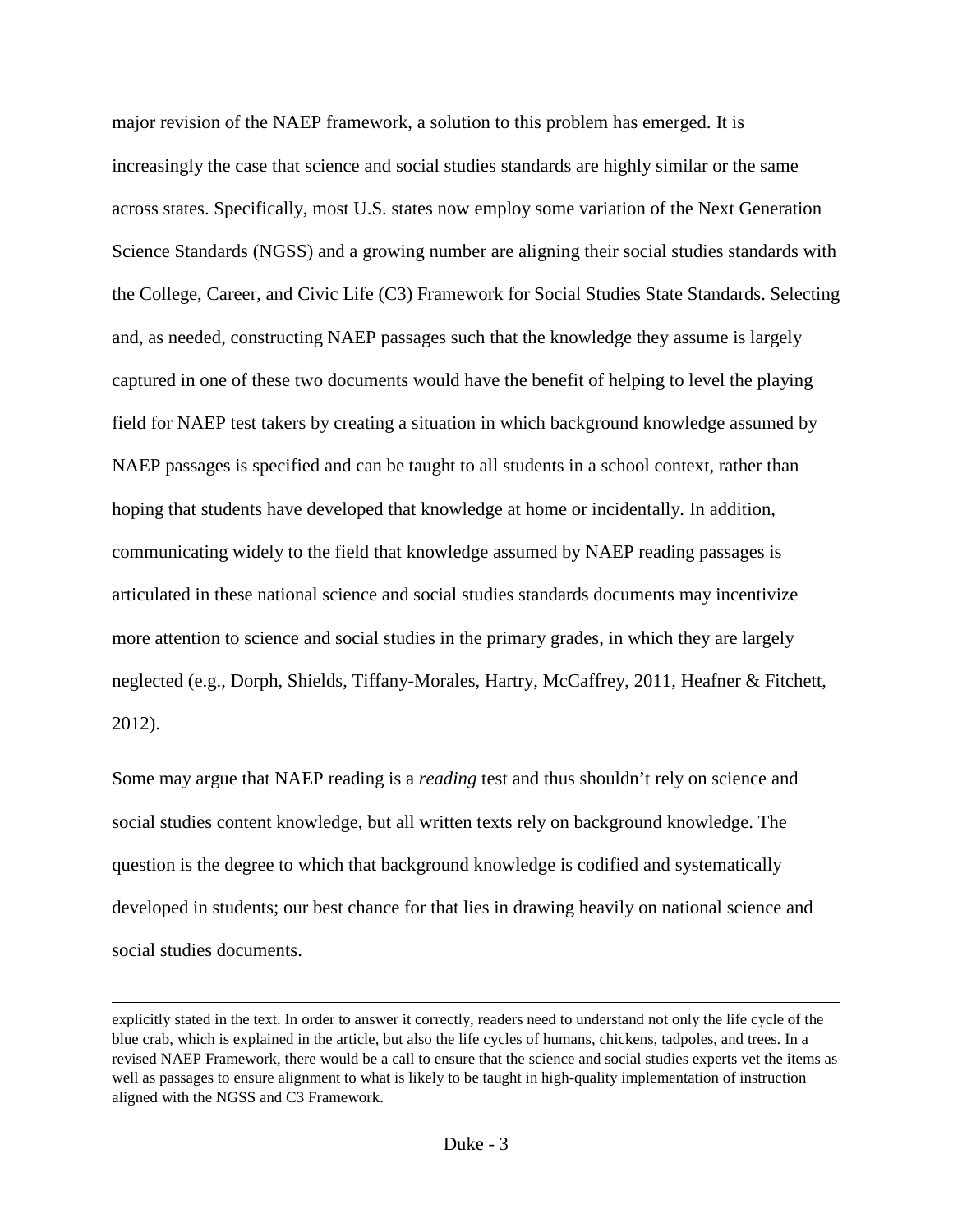## **Characterization of Genre Features**

In contrast to the issue of background knowledge, which receives little attention in the current NAEP framework, genre and genre features are the focus of considerable discussion in the framework. However, the material cited in this discussion ranges in date from 1975 to 2002. Some research published since 2002has focused specifically on texts that students would encounter on or before the fourth-grade level and identifies genre features not included in the framework. For example, through discourse analysis, Pappas (2006) has identified features of informational texts that are not included in the framework; Purcell-Gates, Duke, and Martineau (2007) have identified features of procedural, as well as informational, texts that are not included in the framework; and Ross and Rossen-Knill (2016) have identified features of argument that are not included in the framework. Updating the framework to reflect research to date should aid in the selection and, as needed, adaptation of appropriately featured texts for inclusion in the assessment.[2](#page-3-0)

# **Cognitive Targets for Multiple-Text Reading**

The current Reading Framework presents a detailed set of cognitive targets for items, summarized in the table in exhibit 8 on page 40 of the framework. Specifically, the primary targets of locate/recall, integrate/interpret, and critique/evaluate are articulated, along with how they would be applied in ways specific to literary text, specific to informational text, or common to both. These targets continue to be appropriate, in my view, but they do not fully capture skills necessary to read across

<span id="page-3-0"></span> $2$  Related to text selection for particular genres, the 2017 framework indicates that "NAEP will not assess argumentation and persuasive texts at grade 4 due to difficulty in locating high-quality texts appropriate for this grade level" (p. 26). Perhaps updating of the account of characteristics of argumentation and persuasive texts, combined with growing attention to this text type in the elementary grades in light of the influence of the Common Core State Standards, may make it possible to include this text type in NAEP grade 4. Given the significance of this genre and the emphasis placed on this genre both in the framework and in current literacy standards documents, it seems important to include it in the grade 4 assessment if at all possible.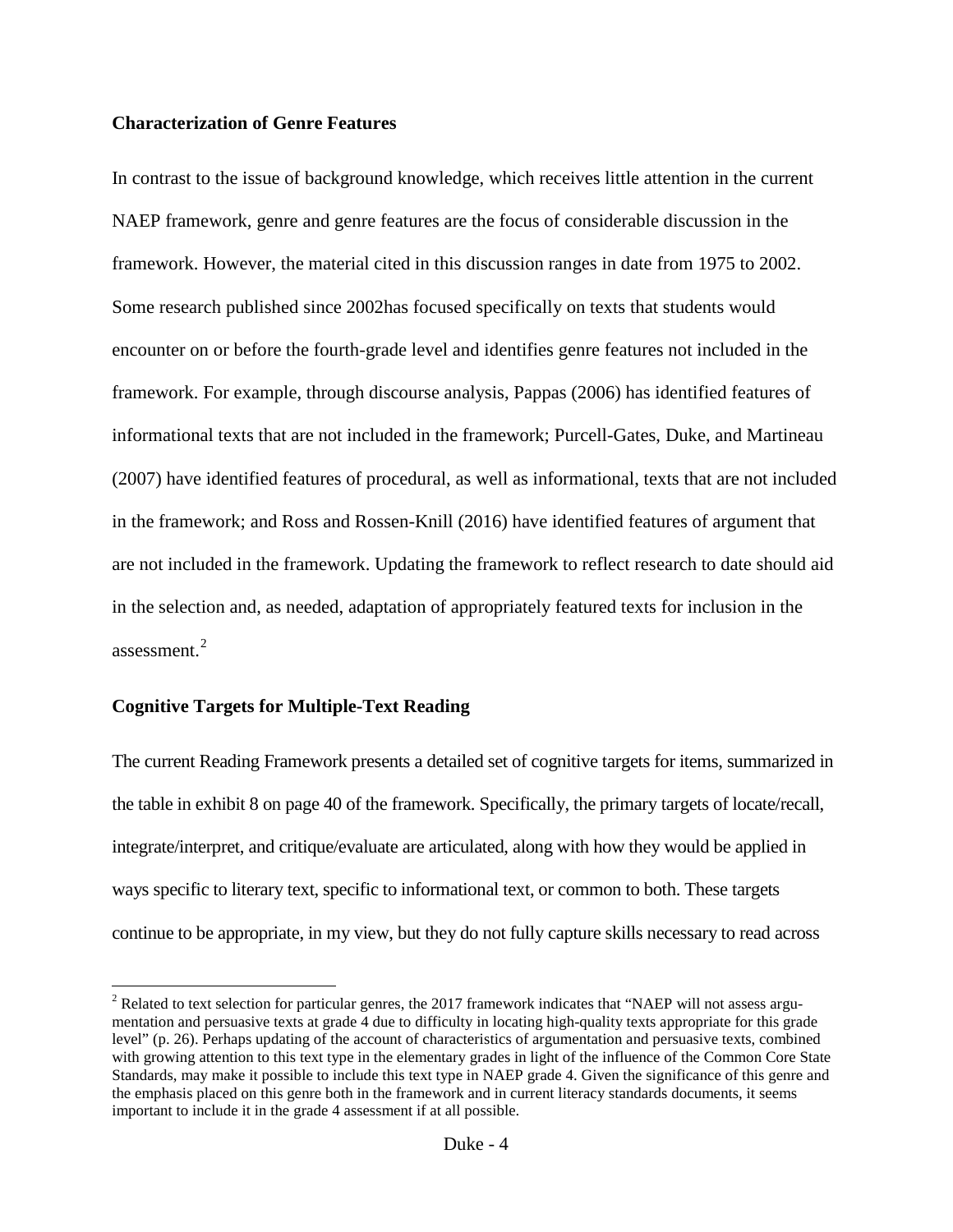multiple texts. The middle target—integrate/interpret—does specify "within and across texts," but there are key skills entailed in multiple-text reading that are not included, such as the ability to determine the relative credibility and utility of texts and weigh information found within them accordingly; the ability to synthesize across texts; the ability to read across multiple textual modes (e.g., images, infographics, video clips, written text); and the ability to bring a disciplinary lens to bear in multiple-text reading. There is a considerable body of research and theory on multiple-text reading (e.g., Britt et al., 2018; Davis, Huang, & Yi, 2017; Hartman, 1995; List & Alexander, 2017) that could guide further specification in this area within the framework.

# **Conclusion**

I have recommended revision of the NAEP framework in three major areas: (a) handling of background knowledge, (b) characterization of genre features, and (c) cognitive targets for multiple-text reading. I also acknowledge that others providing comment on the framework have identified additional important areas for revision. At the same time, there are many aspects of the framework that I hope will remain largely intact. The organization of items by reading purpose or genre should be maintained, in my view. The use of largely authentic texts should also be maintained, although I believe that the need to control the background knowledge assumed by texts and establish multiple-text reading scenarios should override a strict adherence to authenticity. Relatively recent developments in the framework, including a more systematic approach to vocabulary within the framework and the inclusion of poetry in grade 4 are applauded, although, as noted, the exclusion of argumentation or persuasive texts in grade 4 is problematic. Finally, although I have pointed to the need to develop cognitive targets that more deeply address multiple-text reading, including multimodal reading, the overall framework for the cognitive targets is sound.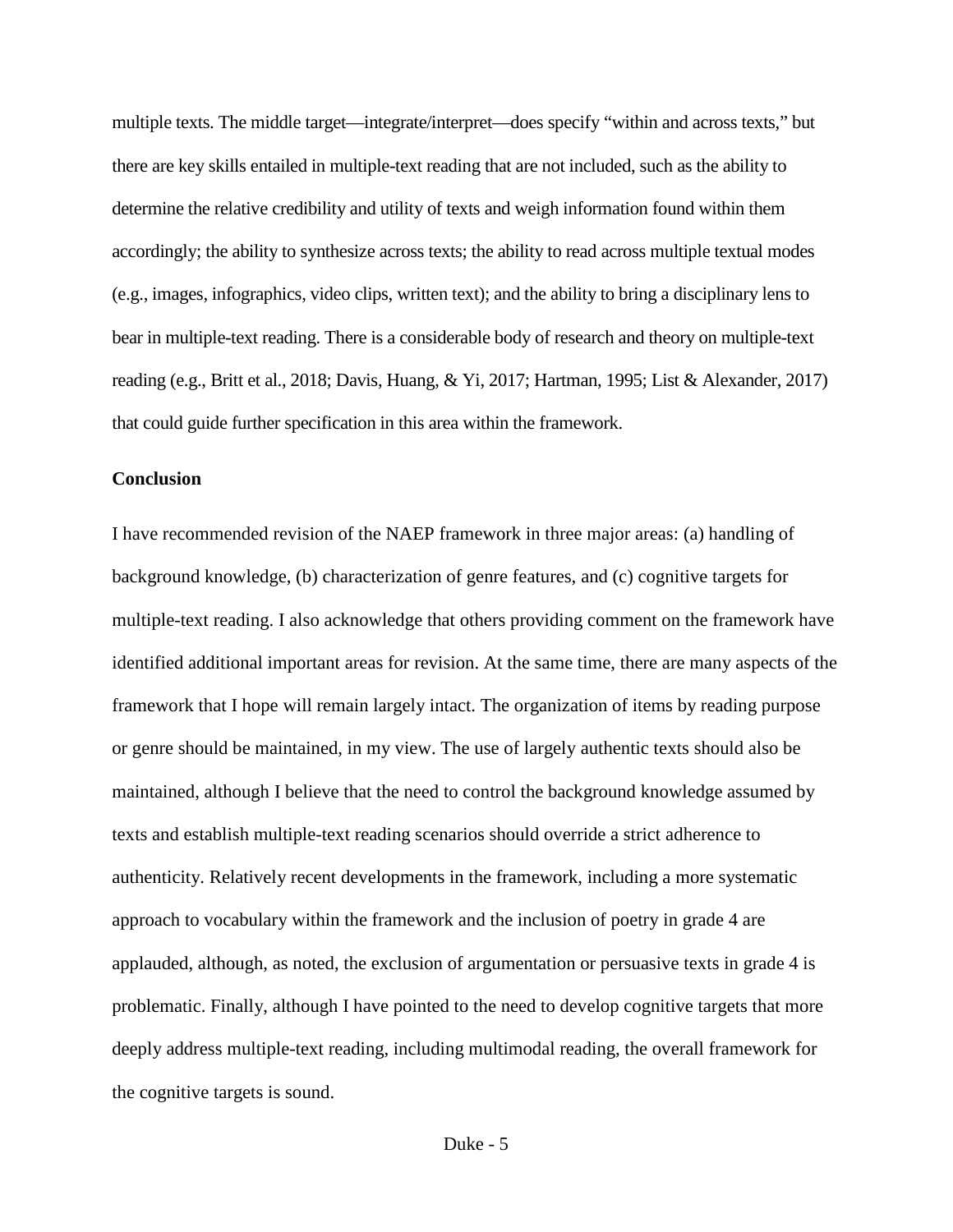### **References**

- Britt, M. A., Rouet, J., & Durik, A. M. (2018). *Literacy beyond text comprehension: A theory of purposeful reading.* New York, NY: Routledge.
- Davis, D. S., Huang, B., & Yi, T. (2017). Making sense of science texts: A mixed-methods examination of predictors and processes of multiple-text comprehension. *Reading Research Quarterly, 52*(2), 227–252.
- Dorph, R., Shields, P., Tiffany-Morales, J., Hartry, A., McCaffrey, T. (2011). *High hopes– few opportunities: The status of elementary science education in California.* Sacramento, CA: The Center for the Future of Teaching and Learning at WestEd.
- Elleman, A. M., Lindo, E. J., Morphy, P., & Compton, D. L. (2009). The impact of vocabulary instruction on passage-level comprehension of school-age children: A meta-analysis. *Journal of Research on Educational Effectiveness*, *2*(1), 1–44.
- Fincher-Kiefer, R. (1992). The role of prior knowledge in inferential processing. *Journal of Research in Reading*, *15*(1), 12–27.
- Hartman, D. K. (1995). Eight readers reading: The intertextual links of proficient readers reading multiple passages. *Reading Research Quarterly, 30*(3), 520-561.
- Heafner, T. L., & Fitchett, P. G. (2012). Tipping the scales: National trends of declining social studies instructional time in elementary schools. *Journal of Social Studies Research, 36*(2), 190-215.